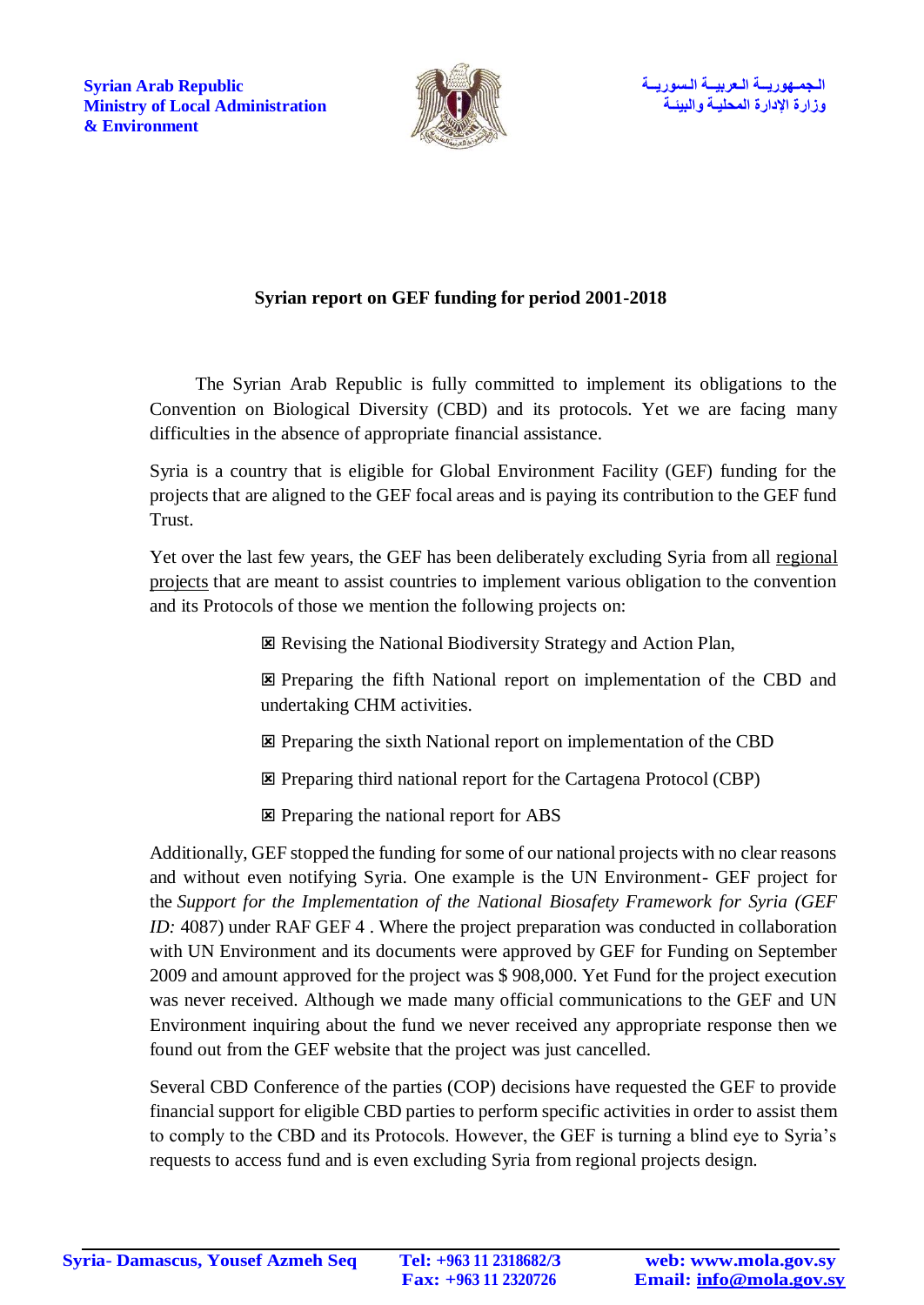

This issue was raised several time with the GEF and even highlighted during previous COPs by the Syrian official delegation. No solution was concluded for this situation so far.

Under **STAR GEF-5** Allocation and Utilization, the total allocated amount for Syria was (\$ 11,190,000) covering the focal areas as follows: Biodiversity (\$1,500,000), Climate change (\$ 5,390,000) and Land Degradation (\$ 4,300,000). And under **STAR GEF-6** Allocation and Utilization, the total allocated amount for Syria was (\$ 6,779,625) covering the focal areas as follows: Biodiversity (\$1,500,000), Climate change (\$ 2,344,262) and Land Degradation(\$ 2,935,363). However, Syria did not get any fund Neither from the STAR GEF-5 nor from the STAR GEF allocations and was even excluded from all UN Environment regional projects funded by GEF despite several requests to join them.

Finally, We are raising up this matter to search for solutions and help Syria to get the fund as eligible country and to implement its obligations.

with refer to the GEF funding which allocated for Syria in previous (STAR-GEF4,5,6) you can find below the details of chances from the GEF allocations in **annex I.**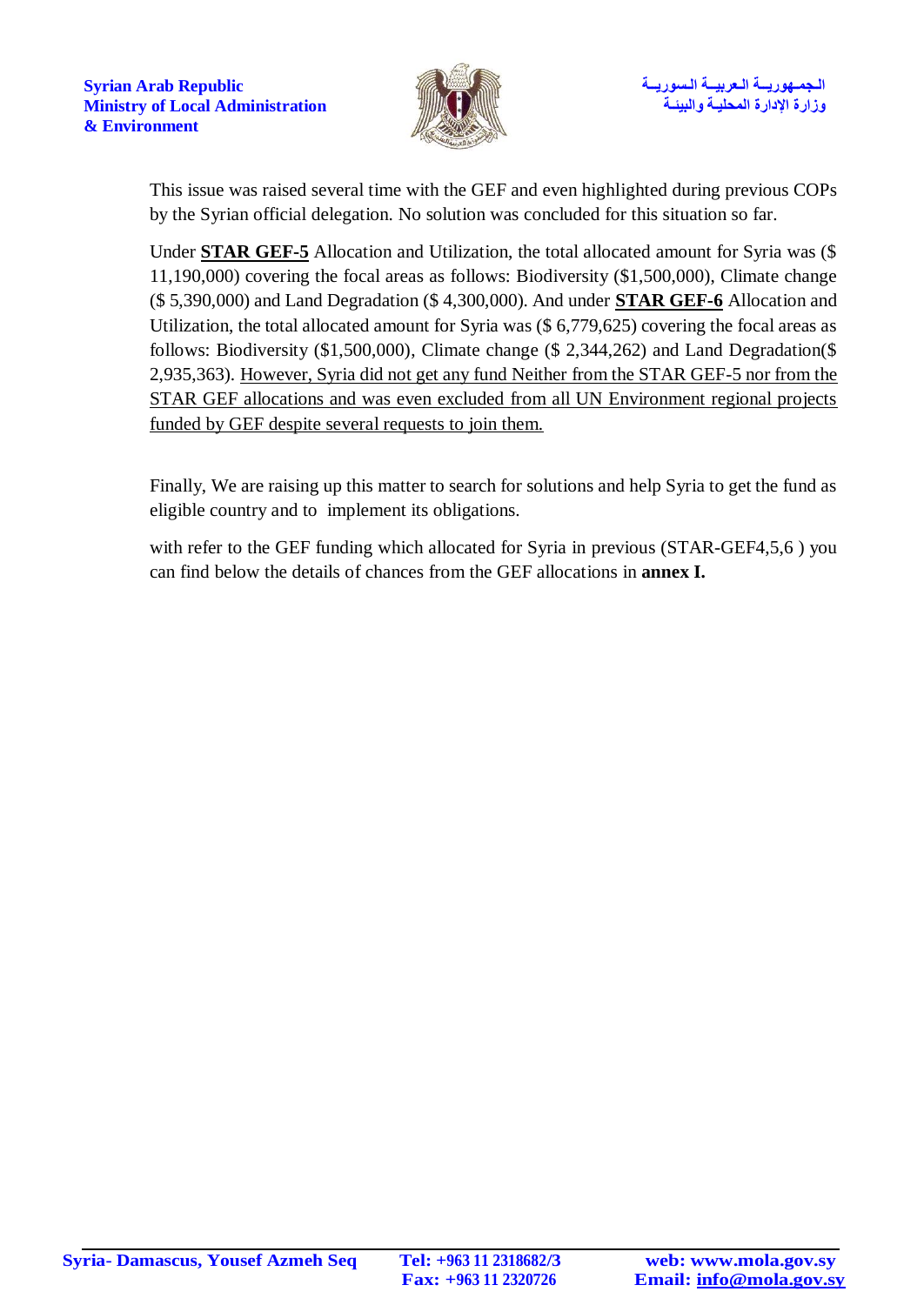الـجمـهوريــة الـعربيــة الـسوريــة الـسوريــة الـسوريــة الـسوريــة الـسوريــة الـسوريــة الـسوريــة الـسوريـ<br>وزارة الإدارة المحلسة والنسبة السنسة للسنسة المستوى المستوى Ministry of Local Administration **Ministry of Local Administration & Environment**



#### **ANNEX I Details of GEF FUNDING ALLOCATED FOR SYRIAN ARAB REBPULIC (STAR-GEF 4, STAR-GEF5 and STAR-GEF 6)**

The total number of projects which benefiting from Syria in GEF financing in the various areas supported by the GEF are 22 projects (9 national, 13 regional and global projects) with total funding is \$ 118.9 million, with co-financing from Syria (in kind) amounting to /173.25 / Million dollars, distributed in STAR GEF periods as following:

# **In RAF GEF-4 Project in Biodiversity:**

| <b>Date Approval</b> |      | <b>GEF ID   GEF Grant</b> | <b>Total</b>                | <b>Notice</b>                  |
|----------------------|------|---------------------------|-----------------------------|--------------------------------|
|                      |      |                           | <b>Transaction</b>          |                                |
| September 2009       | 4087 | \$908,000                 | \$33,000                    | N <sub>0</sub><br>money<br>was |
|                      |      |                           | PPG amount to   transferred | as                             |
|                      |      |                           | prepare                     | the $ $ planned<br>the<br>on   |
|                      |      |                           | documents.                  | project documents.             |

### **In [RAF GEF-4 Projects in Climate Change \(All amounts in US\\$:](http://www.thegef.org/country/syria#block-wb-country-star4-project-cc)**

There were 3 projects in climate change (GEF\_ID were, 3514,3828,3871 and one PPG related project 3828)

| Date Approval | <b>GEF ID</b> | <b>GEF Grant</b> | <b>Total Transaction</b> |
|---------------|---------------|------------------|--------------------------|
| 2007          | 3514          | \$120,455        | \$125,000                |
| 2009-2010     | 3828          | \$3600,000       | \$3,960,000              |
| 2009          | 3871          | \$264,423        | \$275,000                |
| <b>Total</b>  |               | \$3,984,878      | \$4,360,000              |

### **In summary of utilization for RAF GEF-4 Allocation,**

| <b>Focal Area</b>        | <b>GEF-4</b><br><b>Indicative</b><br><b>Allocation</b> | <b>Allocation</b><br><b>Utilized</b> | PIFs cleared by<br><b>CEO</b> awaiting<br>approval | <b>Allocation</b><br>remaining to be<br>programmed |
|--------------------------|--------------------------------------------------------|--------------------------------------|----------------------------------------------------|----------------------------------------------------|
| <b>Climate</b><br>change | \$4,950,000                                            | \$4,360,000                          | \$0                                                | \$590,000                                          |
| <b>Biodiversity</b>      | \$3,800,000                                            | \$998,000                            | \$0                                                | 2.801,200                                          |
| <b>Total</b>             | \$8,750,000                                            | \$5,358,800                          | \$0                                                | \$3,391,200                                        |

 **With refer to the amount of (\$ 998,000) was not transferred to implement the project in Biodiversity focal area.**